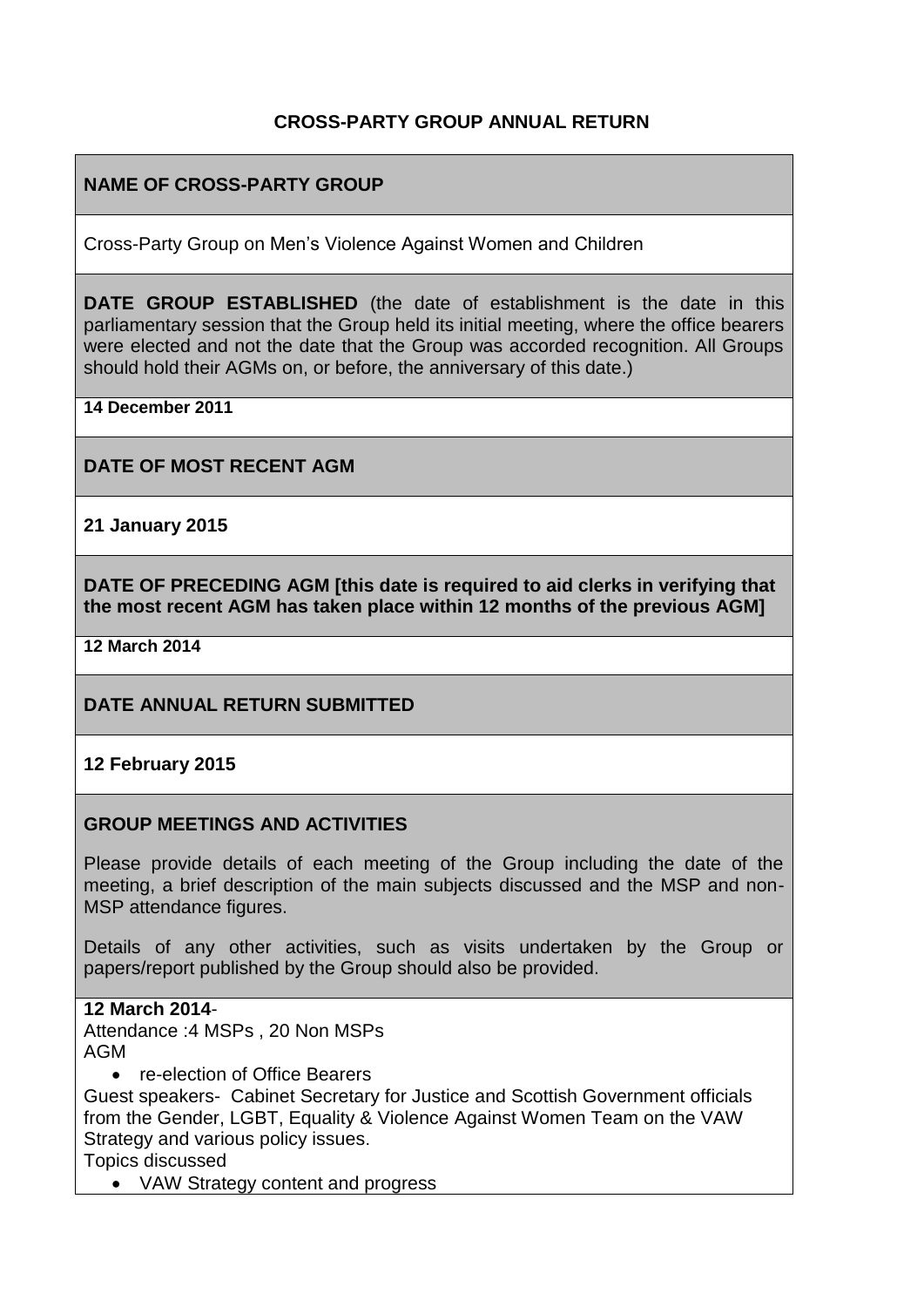- Court Reform (Scotland) Bill
- Criminal Justice (Scotland) Bill
- Effects of pornography on children and young people
- Criminalisation of forced marriage and specific offence
- University of Stirling and "lad culture"
- Working with men in prisons
- Implementation of Victims and Witnesses (Scotland) Act 2014
- Members' Updates

# **28 May 2014**

Attendance :4 MSPs , 20 Non MSPs Guest speakers- representatives from the No More Page 3 Campaign Topics discussed

- Presentation on work of No More Page 3 Campaign
- Council of Europe Convention on Preventing and Combating Violence Against Women and Domestic Violence ( the Istanbul Convention )- UK position re compliance
- Specific Offence of Domestic Abuse and "Clare's Law" in Scotland
- Planning for CPG event and involvement during the 16 Days of Action on Violence Against Women over November and December 2014
- Members' Updates

# **13 August 2014**

Attendance: 2 MSPs and 22 Non MSPs

Guest Speakers- Representatives from Scottish Government Gender LGBT Equality & Violence Against Women Team

Topics Discussed

- Presentation from Safer Families Edinburgh RESPEKT project.
- Update from Scottish Government on the Council of Europe Convention on Preventing and Combating Violence Against Women and Domestic Violence ( the Istanbul Convention ) and facilitated discussion about future CPG action on the Convention
- Planning of CPG event during the 16 Days of Action on Violence Against Women and Statement of Intent on VAW Strategy
- Members' updates

# **29 October 2014**

Attendance; 3 MSPs and 9 Non MSPs

- Presentation by Lisa Purdie, Equality, Diversity and Inclusion Manager at HMP Addiewell
- Presentation by Callum Hendry, White Ribbon Scotland
- Update on work in Scotland on implementation of the Istanbul Convention
- Update on event during 16 Days of Action

## **4 December 2014**

Event held in the Scottish Parliament during 16 Days of Action. Statement of Intent signing event to recognise the achievements in Scotland in tackling violence against women, and to engage the Scottish Parliament in committing the necessary support to meet the outcomes detailed in the recently published national strategy, 'Equally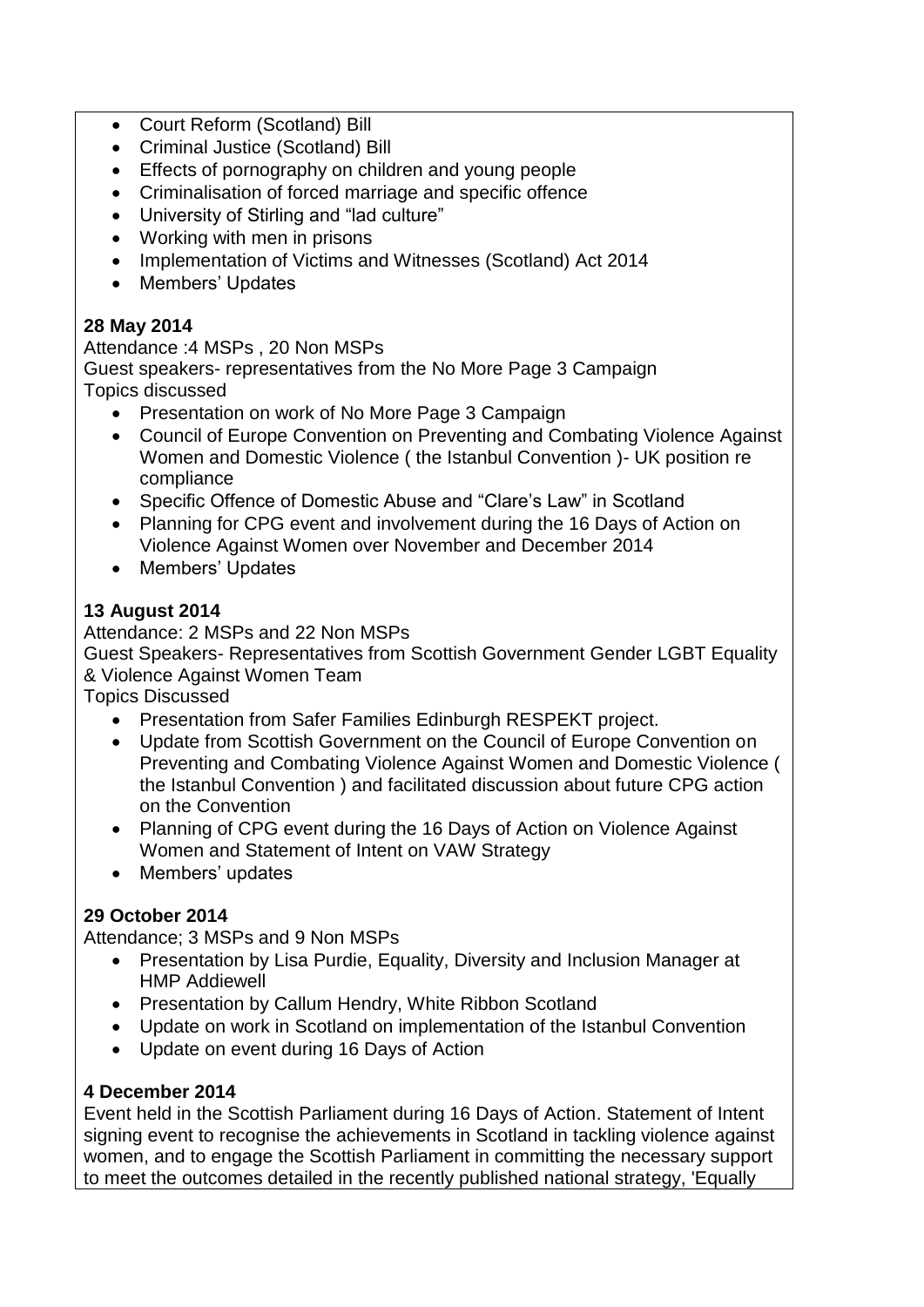Safe'.43 MSPs attended and signed the Statement- copy of Statement attached for information.

# **MSP MEMBERS OF THE GROUP**

Please provide names and party designation of all MSP members of the Group.

- Claudia Beamish Scottish Labour Party (Deputy Convenor)
- Malcolm Chisholm Scottish Labour Party (Co-Convenor)
- Rhoda Grant Scottish Labour Part
- Alison Johnstone Scottish Green Party
- James Kelly Scottish Labour Party
- Johann Lamont Scottish Labour Party
- Jamie McGrigor Scottish Conservative and Unionist Party (Deputy) Convenor)
- Christina McKelvie Scottish National Party ( Co-Convenor)
- Stewart Maxwell Scottish National Party
- Gil Paterson Scottish National Party
- Drew Smith Scottish Labour Party
- Elaine Smith- Scottish Labour Party
- Sandra White Scottish National Party

# **NON-MSP MEMBERS OF THE GROUP**

For organisational members please provide only the name of the organisation, it is not necessary to provide the name(s) of individuals who may represent the organisation at meetings of the Group.

|                    | <b>Christine Gray</b>                                         |
|--------------------|---------------------------------------------------------------|
| <b>Individuals</b> | <b>Isobel Hart</b>                                            |
|                    | Laura Kemp                                                    |
|                    | <b>Christine Ratcliffe</b><br>$\bullet$                       |
|                    | <b>Shirley Henderson</b>                                      |
|                    | George Eckton<br>$\bullet$                                    |
| Organisations      | Scottish Women's Aid - Secretariat                            |
|                    | Amina Muslim Women's Resource Centre<br>$\bullet$             |
|                    | ASSIST<br>$\bullet$                                           |
|                    | A Life Less Ordinary<br>$\bullet$                             |
|                    | Barnardo's<br>$\bullet$                                       |
|                    | <b>BIG Lottery Fund</b><br>$\bullet$                          |
|                    | Central Scotland Rape Crisis & Sexual Abuse Centre            |
|                    | Children 1 <sup>st</sup>                                      |
|                    | <b>Circle Scotland</b>                                        |
|                    | <b>City of Edinburgh Council</b><br>$\bullet$                 |
|                    | <b>Couple Counselling Central Scotland</b><br>$\bullet$       |
|                    | Edinburgh Women's Aid<br>$\bullet$                            |
|                    | Edinburgh Women's Rape and Sexual Assault Centre<br>$\bullet$ |
|                    | Eighteen and Under                                            |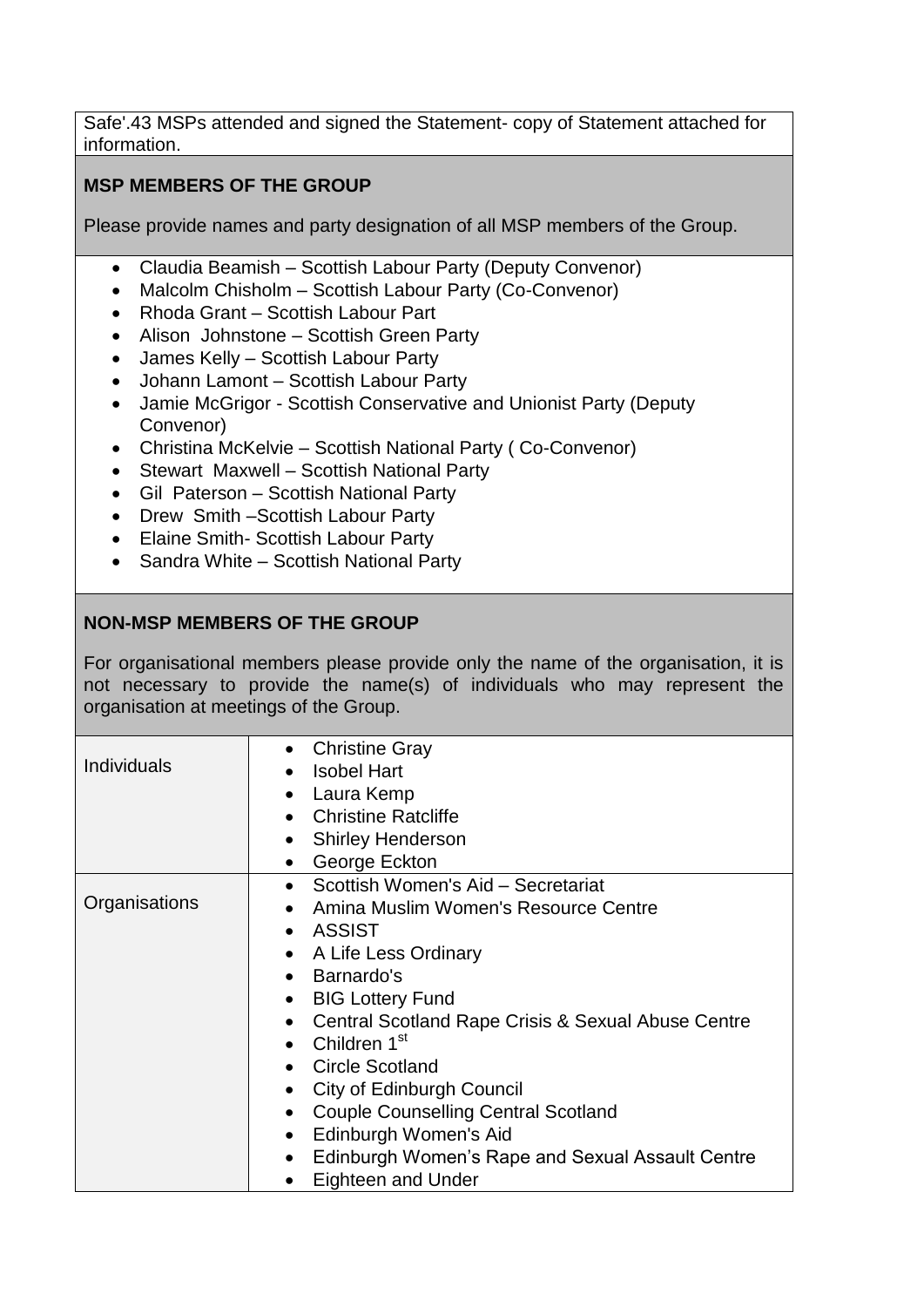| $\bullet$ | Engender                                              |
|-----------|-------------------------------------------------------|
| $\bullet$ | Fife Domestic and Sexual Abuse Partnership            |
| $\bullet$ | Fife Rape and Sexual Assault Centre                   |
| $\bullet$ | <b>Glasgow Caledonian University</b>                  |
| $\bullet$ | <b>Glasgow Children's and Families Service</b>        |
| $\bullet$ | Glasgow Women's Aid                                   |
| $\bullet$ | <b>Grampian Regional Equality Council</b>             |
| $\bullet$ | <b>HMP Addiewell</b>                                  |
| $\bullet$ | Health Policy & Planning, West Lothian                |
| $\bullet$ | Hollaback! Edinburgh                                  |
| $\bullet$ | <b>Improvement Service</b>                            |
| $\bullet$ | Mothers' Union                                        |
| $\bullet$ | <b>NHS Grampian</b>                                   |
| $\bullet$ | NHS Greater Glasgow and Clyde                         |
| $\bullet$ | NHS Lanarkshire - EVA Services                        |
| $\bullet$ | NHS Lothian Sex Offender Liaison Service              |
| $\bullet$ | <b>NSPCC Scotland</b>                                 |
| $\bullet$ | <b>Open Secret</b>                                    |
|           | • Out of the Darkness Theatre Company                 |
| $\bullet$ | <b>Police Scotland</b>                                |
| $\bullet$ | <b>Rape Crisis Scotland</b>                           |
| $\bullet$ | <b>Relationship Scotland</b>                          |
| $\bullet$ | Roshni                                                |
| $\bullet$ | <b>Scottish Refugee Council</b>                       |
| $\bullet$ | <b>Scottish Parliament</b>                            |
| $\bullet$ | <b>STUC</b>                                           |
|           | <b>Scottish Women's Convention</b>                    |
| $\bullet$ | Shakti Women's Aid                                    |
| $\bullet$ | Soroptimists International                            |
| $\bullet$ | <b>Stirling Council</b>                               |
|           | <b>Strathclyde University</b>                         |
|           | <b>Streetwork</b>                                     |
| $\bullet$ | University of Central Lancashire                      |
|           | <b>Violence Reduction Unit</b>                        |
|           | West Lothian Council                                  |
|           | <b>White Ribbon Scotland</b>                          |
| $\bullet$ | WILPF                                                 |
| $\bullet$ | <b>Women's Support Project</b>                        |
|           | <b>Women Supporting Women</b><br><b>YWCA Scotland</b> |
|           | Zero Tolerance                                        |
|           |                                                       |
|           |                                                       |
|           |                                                       |

# **GROUP OFFICE BEARERS**

Please provide names for all office bearers. The minimum requirement is that two of the office bearers are MSPs and one of these is Convener – beyond this it is a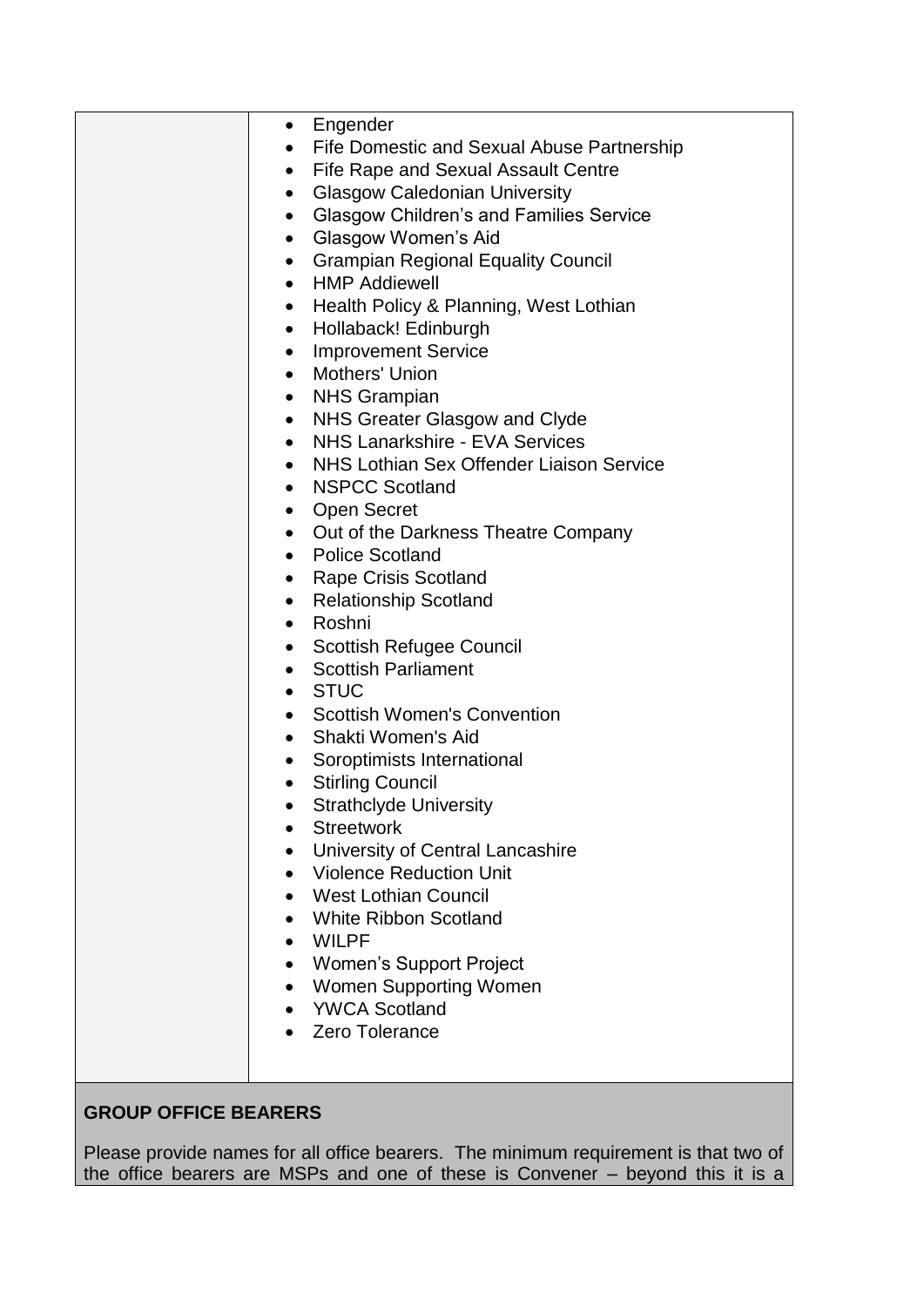matter for the Group to decide upon the office bearers it wishes to have. It is permissible to have more than one individual elected to each office, for example, coconveners or multiple deputy conveners.

| Convener               | Malcolm Chisholm - Scottish Labour Party (Co-<br>$\bullet$<br>Convenor)<br>• Christina McKelvie – Scottish National Party (Co-<br>Convenor)                 |
|------------------------|-------------------------------------------------------------------------------------------------------------------------------------------------------------|
| <b>Deputy Convener</b> | Claudia Beamish - Scottish Labour Party (Deputy<br>Convenor)<br>Jamie McGrigor - Scottish Conservative and Unionist<br>$\bullet$<br>Party (Deputy Convenor) |
| Secretary              | Scottish Women's Aid                                                                                                                                        |
| <b>Treasurer</b>       | n/a                                                                                                                                                         |

## **FINANCIAL BENEFITS OR OTHER BENEFITS RECEIVED BY THE GROUP**

Please provide details of any financial or material benefit(s) received from a single source in a calendar year which has a value, either singly or cumulatively, of more than £500. This includes donations, gifts, hospitality or visits and material assistance such as secretariat support.

Details of material support should include the name of the individual providing support, the value of this support over the year, an estimate of the time spent providing this support and the name of the organisation that this individual is employed by / affiliated to in providing this support.

Groups should provide details of the date on which the benefit was received, the value of the benefit and a brief description of the benefit.

If the Group is not disclosing any financial information please tick the box to confirm that the Group has considered the support received, but concluded it totalled under the threshold for disclosure  $(E500)$ . **X**

## **SUBSCRIPTION CHARGED BY THE GROUP**

Please provide details of the amount charged and the purpose for which the subscription is intended to be used.

none

## **CONVENER CONTACT DETAILS**